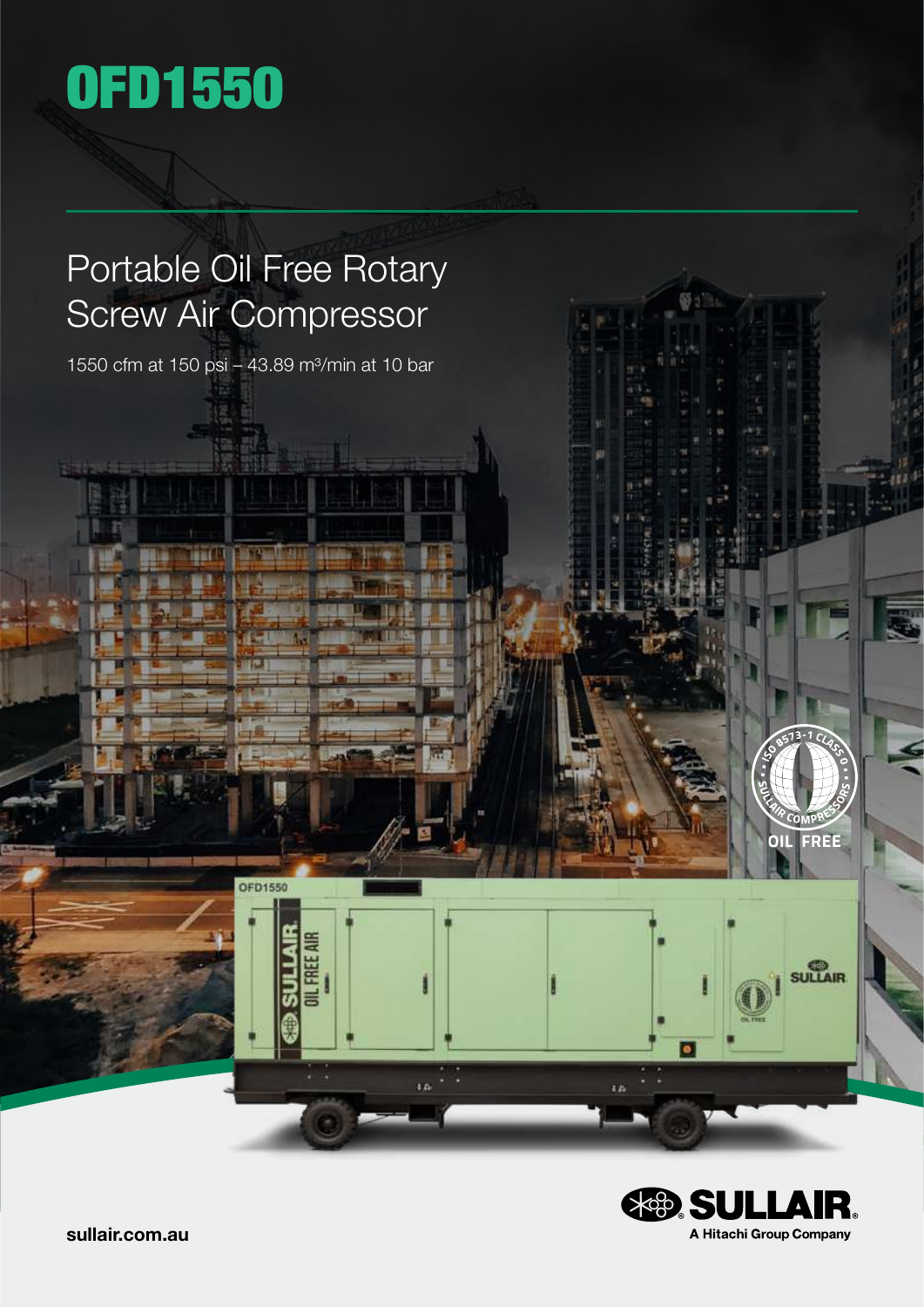## OIL FREE WHERE YOU NEED IT TO BE

More air compressor applications than ever require oil free air. Sensitive plant operations require a reliable source of oil free backup air. The Sullair OFD1550 air compressor is built for long-lasting performance and brings Class 0 Oil Free Air directly where it is needed — plant side, refinery side — and job site!

### OIL FREE AIR IN A PORTABLE PACKAGE

The OFD1550 portable air compressor provides Class 0 Oil Free Air in a package designed for both short-term and longer-term usage. Featuring the legendary Sullair Dry Screw Two-Stage Airend driven by a powerful

Caterpillar C15 diesel engine, the OFD1550 provides versatile operation — even in environmentally sensitive applications.

The Sullair OFD1550 allows you to put oil free air right where it is needed. Easily able to navigate a job site — the compact design makes it easy to store and transport — at your lot or at offsite customers. Plus it includes features that matter such as the state-of-theart 7˝ color Sullair Touch Screen Controller, the ability to operate in temperatures ranging from -28°C to 46°C; high altitude capability (up to 3,600 meters above sea level) as well as low emission diesel engine packages.



### Key Features

### **7˝ Sullair Touch Screen Controller (STS)**

• Provides easy access to all compressor operation data and pressure adjustment

### **Multiple Lockable Service Doors**

• Provides easy access to all service components

### **Durable Sullair Two-Stage Airend with**

### **high efficiency rotors**

• PTFE coated to resist corrosion and help extend air end life

### **110% Fluid Containment Frame**

• Meets standards for operation in environmentally sensitive areas

### **Pivoting drawbar**

• Helps optimize space once unit is placed

### **Easy-Operation External Fuel Valve**

• Extends runtime beyond ten plus hours onboard fuel capability

### **Site towable running gear with steerable front axle**

• For quick and easy transport onsiteOptional

#### **Onboard heaters**

• For cold weather starting and operation

#### **Solar Battery Charger**

- For reliable startup anywhere, anytime
- Helps ensure battery is charged and ready for startup when unit is stored outside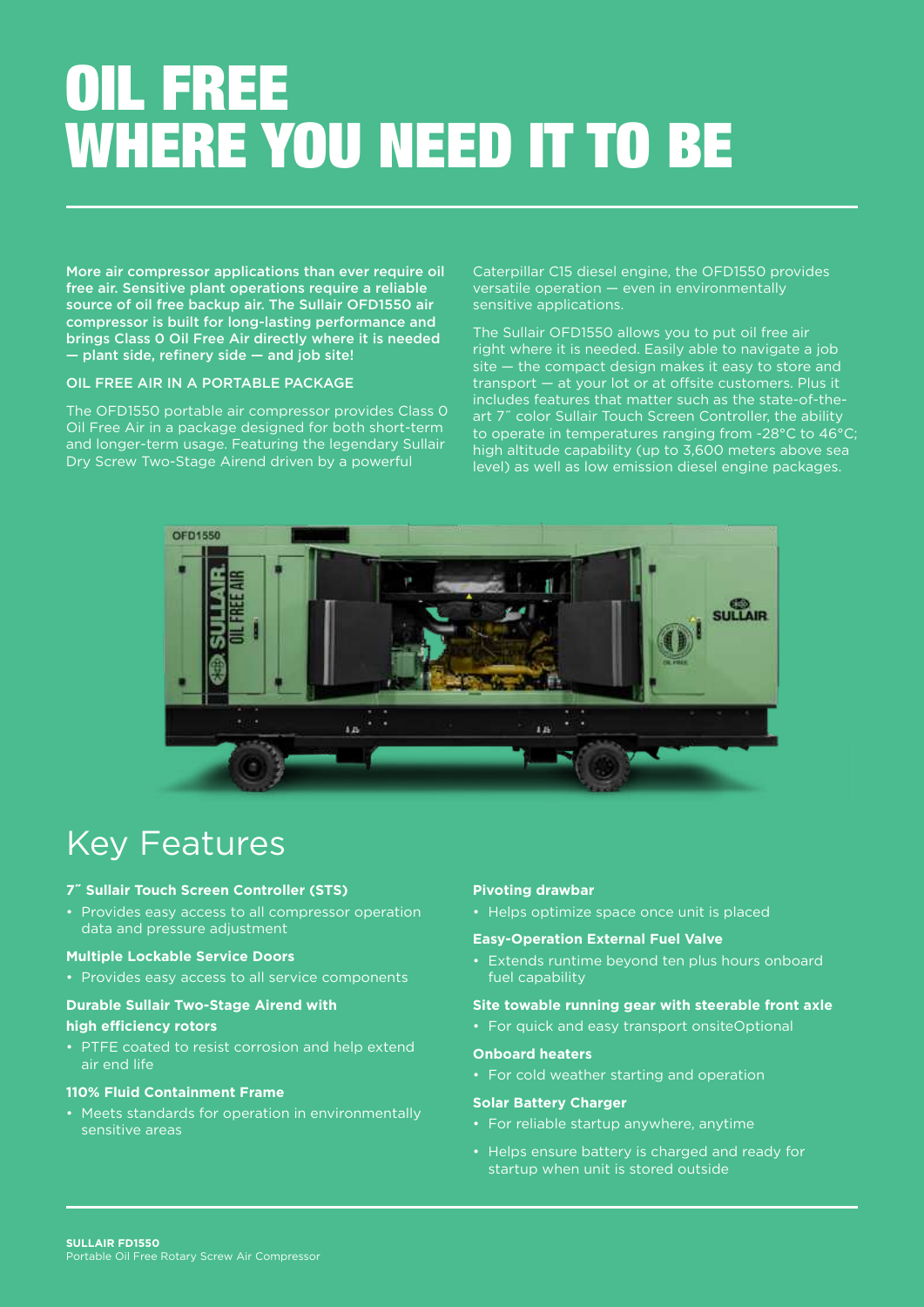## FEATURES & BENEFITS

### **Proven and Durable Package**

- Legendary Sullair Dry Screw Two-Stage Airend featuring:
	- High efficiency asymmetrical profile rotors
	- Coated with FDA-approved food-grade PTFE to resist corrosion
	- Timing gear controlled rotor clearances for extended rotor life
	- High-precision bearings with consistent lubrication for improved machine life
- 110% fluid containment frame
- Galvannealed steel enclosure
- Multiple lockable service doors provide easy access to virtually all service items

### **Powerful Caterpillar 15L Diesel Engine**

• Meets Tier 3 emissions standards

### **1550 cfm at 150 psi with adjustable pressure from 70 to 150 psi**

### **Compact Design**

- Site-towable with steerable front axle
- Foam filled tires cover even rough terrain and never go flat
- Forklift pockets standard for ease of transport
- Lift bail provides fixed point for overhead lifting
- Pivoting drawbar allows two machine loadability on standard flatbed semi trailer

### **Optimum Performance**

- Innovative package design for excellent airflow
- Engineered to provide maximum cooling efficiency
- Patent-pending hydraulically actuated inlet valve specifically designed to operate even in extreme temperatures

### **Ready for Jobsite and Extended Duty Uses**

- 950 Litres onboard fuel system provides 10 hours plus runtime
- Easy-operation valve to connect an external fuel source for extended duty runtime
- Two-step gear box for optimized pressure ratios and optimal fuel efficiency

### **7˝ Color Sullair Touch Screen Controller**

- In depth compressor and engine performance information on demand
- Rugged touch screen works even when wearing gloves
- User access passcode
- Engine jog feature for extended storage periods

### **AirLinx® — a Telematics Solution Providing:**

- GPS to keep track of your units via Internetconnected devices
- Fleet management
- Remote monitoring and troubleshooting capabilities

### **Optional Safety Features**

- Air shut off for overspeed protection
- Spark Arrestor (DPF) for fire safety

### **Extras included in Standard Configuration**

- Refinery Package
- Including 110% fluid containment, anti-static belt, non-metallic fan, engine air shut off valve
- Cold Weather Package to -20°F /-29°C
- Includes heavy-duty AGM batteries, 0W40 engine oil, battery heaters, sump oil heater, ether-assisted start, automatic electro-mechanically controlled louvers

The Sullair OFD1550 features the legendary Sullair Airend — optimized to produce Class 0 Oil Free Air.